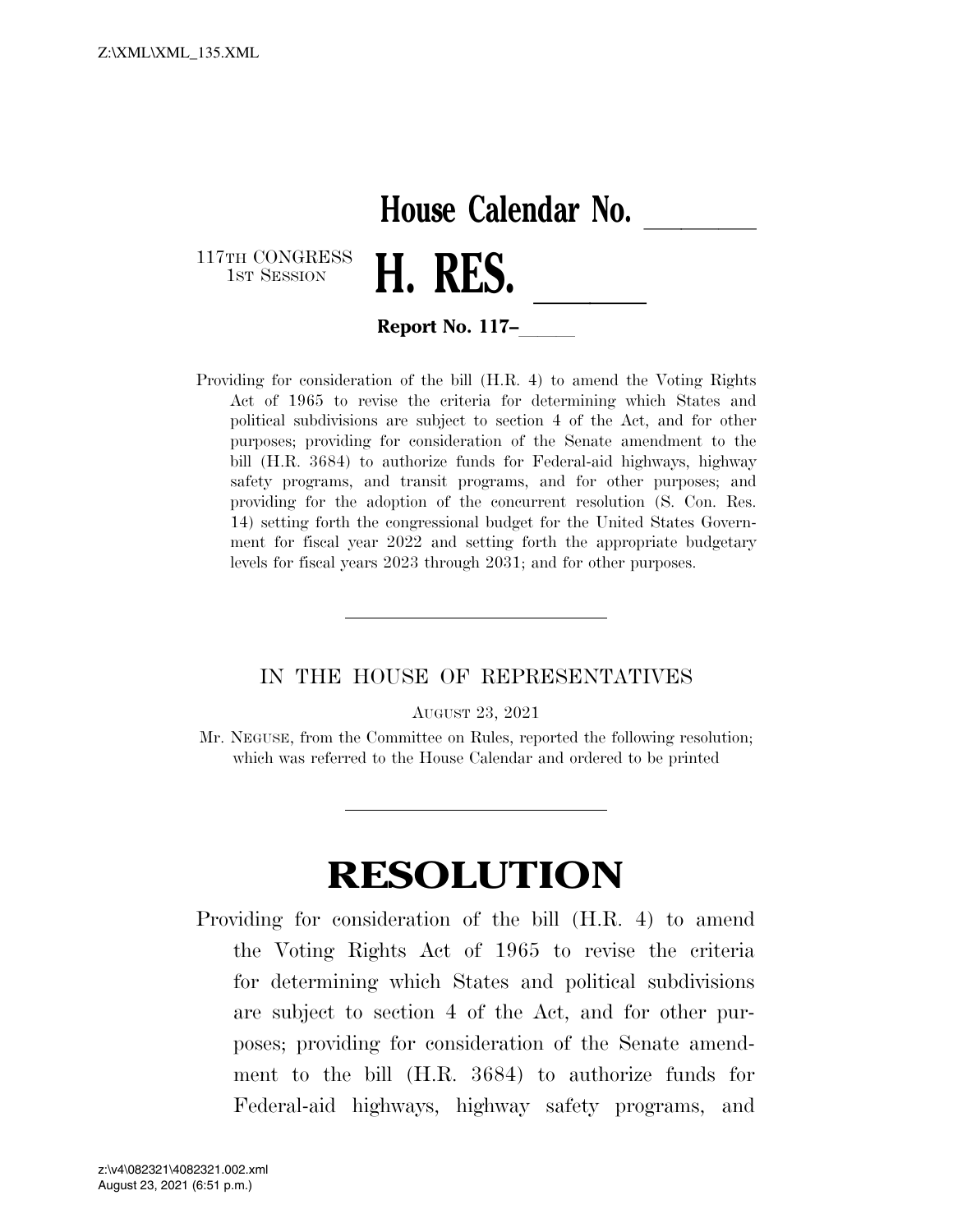transit programs, and for other purposes; and providing for the adoption of the concurrent resolution (S. Con. Res. 14) setting forth the congressional budget for the United States Government for fiscal year 2022 and setting forth the appropriate budgetary levels for fiscal years 2023 through 2031; and for other purposes.

 *Resolved,* That upon adoption of this resolution it shall be in order to consider in the House the bill (H.R. 4) to amend the Voting Rights Act of 1965 to revise the criteria for determining which States and political subdivi- sions are subject to section 4 of the Act, and for other purposes. All points of order against consideration of the bill are waived. The amendment printed in the report of the Committee on Rules accompanying this resolution shall be considered as adopted. The bill, as amended, shall be considered as read. All points of order against provi- sions in the bill, as amended, are waived. The previous question shall be considered as ordered on the bill, as amended, and on any further amendment thereto, to final passage without intervening motion except: (1) one hour of debate equally divided and controlled by the chair and ranking minority member of the Committee on the Judici- ary or their respective designees; and (2) one motion to recommit.

 SEC. 2. The chair of the Committee on the Judiciary may insert in the Congressional Record not later than Au